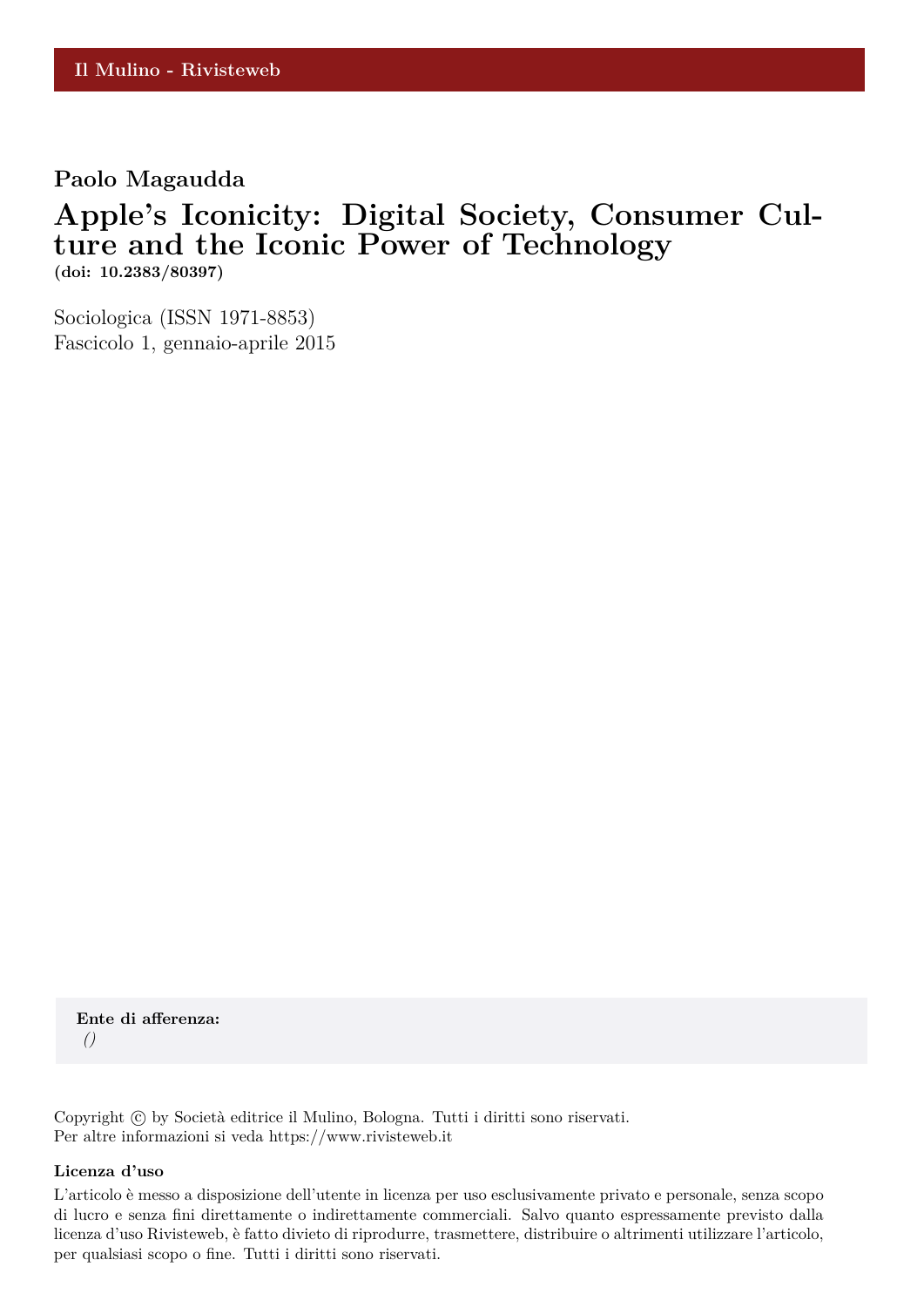Symposium / On Icons: Media, Visibility, Materiality and Cultural Power, edited by Marco Solaroli

# **Apple's Iconicity**

# Digital Society, Consumer Culture and the Iconic Power of Technology

# *by* Paolo Magaudda

doi: 10.2383/80397

### **1. Introduction. Apple and the Iconic Power of Digital Technologies in Consumer Society**

Among its several social implications, digital technologies have brought with them in recent years the centrality of personal mobile devices in social life, culture and relationships. In particular, mobile digital devices have not just enabled new relationships and practices in everyday routines, sustaining the development of contemporary "mobile lives" [Elliot and Urry 2010], but have also started to occupy a crucial symbolic place in our societies: computers, smartphones, tablets and other personal devices have become extremely meaningful objects in our lives, becoming powerful iconic presences within the contemporary cultural landscape.

When reflecting on the symbolic role those digital mobile technologies have gained in today's society, it is easy to direct our attention to the devices produced by Apple, the Californian company created in 1976 by Steve Jobs and Steve Wozniak and now the most appealing ICT company in the world. From the first personal computer in 1977 to the recent iPhone and iPad, through the iPod music player, different generations of digital devices created by Apple have become both material technologies with distinctive features, able to transform our mobile lives, and also extremely rich cultural objects, with deep symbolic implications within contemporary digital society. Apple is not just one among many most established producers of smartphones, computers and other digital devices; over the years, the company's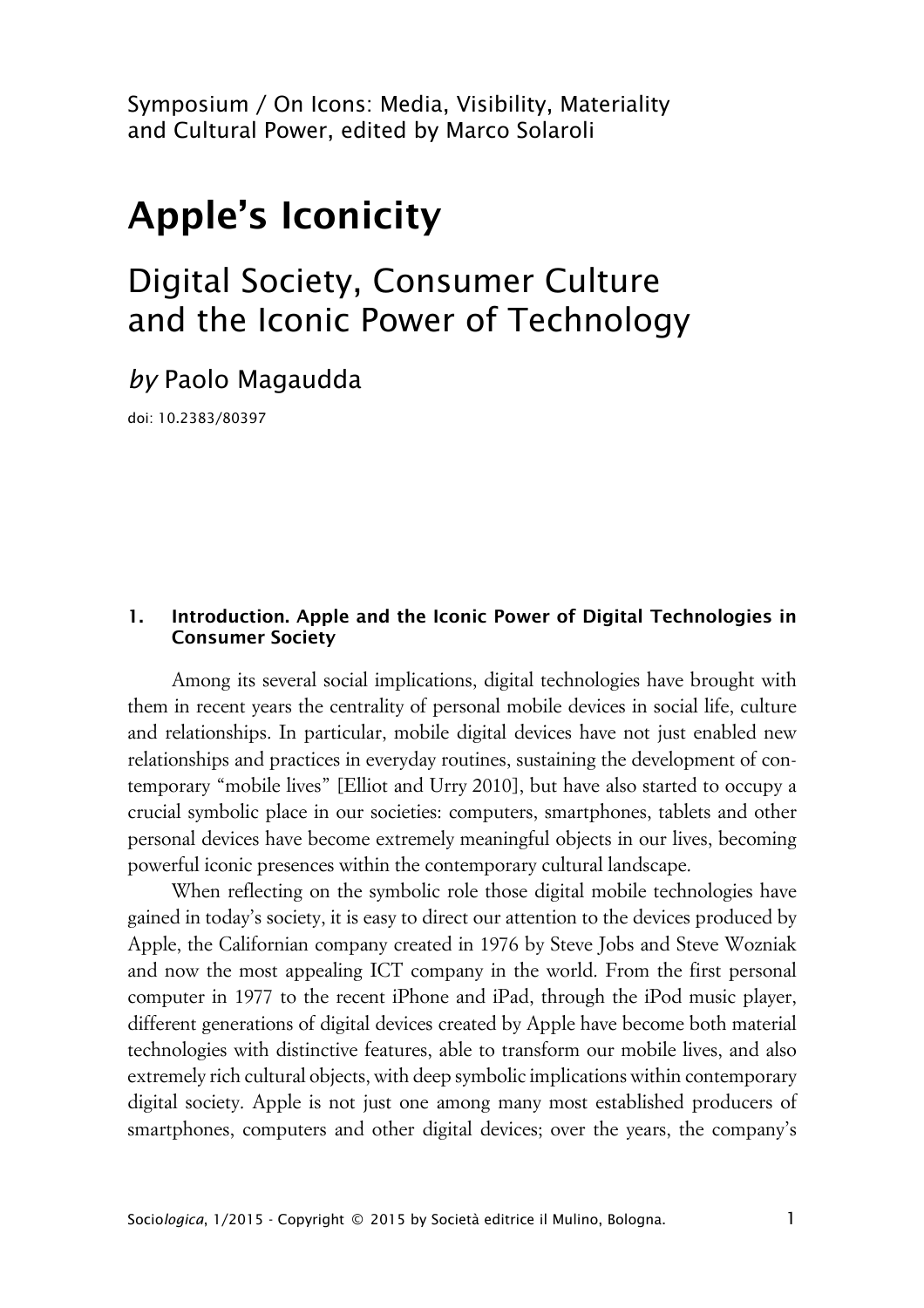image and brand have actually turned into a powerful cultural icon, able to fascinate and seduce million of people around the world.

In 2013, according to the business magazine *Forbes*, Apple is the most valuable commercial brand worldwide, well ahead of Microsoft, Coca-Cola or McDonald's [Forbes 2013], highlighting that the Californian firm has become a powerful iconic object with which many people – the users of their technologies – identify. One of the clearest manifestations of this, as we will see later in this article, occurred in 2011, with the passing of Apple founder Steve Jobs, when we assisted to a global emotive reaction around Job's figure involving both the media and the public, producing a consecration of his image around the world. In this case, we witnessed a symptom of how far iconic power of Apple's technologies had actually influenced not only people's practiced and activities, but also their hearts and minds.

The fascination that Apple's objects have exerted on contemporary society is the outcome of the interaction between various elements that are simultaneously technological and cultural, symbolic and material, related to technical processes and innovation as well as to the way people are fascinated by and desire objects in our consumer society. In this sense we should recognize that cultural meanings of Apple's devices are part of a wider evolution of computers' cultural role of in modern society. Cultural approaches to technology have contributed to enrich a plane rational conception of the computer in the modern society by recognizing its "sacral" dimension [Alexander 1990] and also by acknowledging that digital technologies have been developed within a wider ideological environment, which contributed to shape their social evolution both materially and symbolically [Hughes 2004; Nye 2006.] If we want to look at the iconic power of technologies and digital devices in today's society, then the case of Apple probably represents a paradigm case to highlight how the iconic power of digital technologies has recently developed in our society and has acquired a crucial role in how these technologies have been adopted and appropriated.

Reflecting on the role of iconicity from a culturist perspective, in the introduction to a collective book [Alexander *et al.* 2012] on the power of icons in contemporary cultural life, Alexander and Bartmanski articulated the role of icons in contemporary symbolic social structures, highlighting how these structures emerge more and more often at the intersections between the material presence of objects, the external surface of aesthetics and the depth that characterizes the less rational, loosely rationalised, morally embedded dimension of social life. Following this theory rooted in the post-durkheimian cultural sociology, iconic power does not come just from the aesthetic and material *surface* of images and things, but by the way in which this surface represent the ground on which deeper cultural structures, moral beliefs and profound configurations of social meaning are actually articulated [Alexander 2008; 2010.] In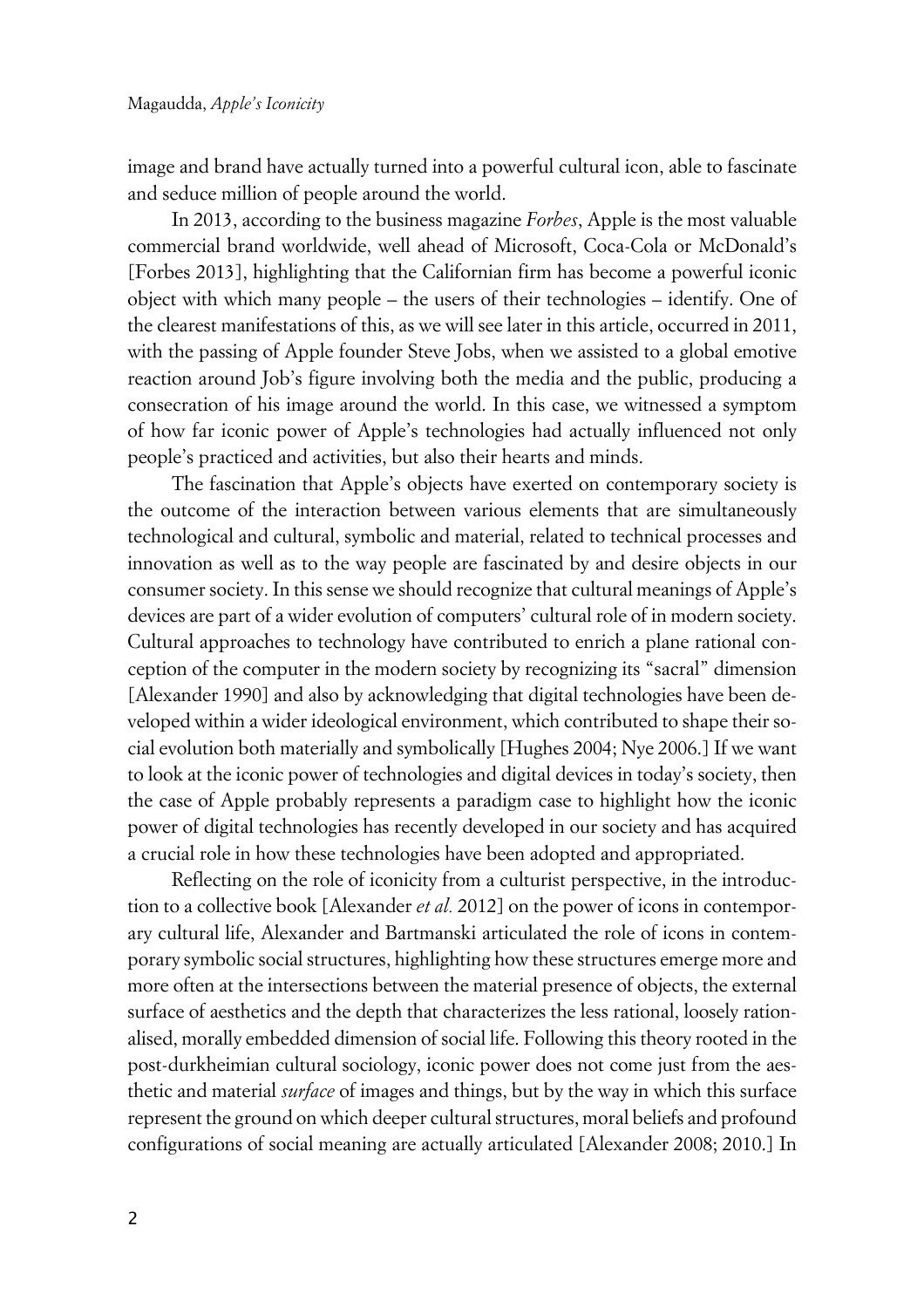this view, the power of icons (art pieces, celebrities or just plain mundane objects) is the result of their ability to produce a sense of participation by people in social life and to serve as tools for controlling users' experience of society, offering to social actors a resource to interpret and interact with the deep cultural structure of the social world.

A chapter by Woodward and Ellison [2012] contained in the same book explored a relevant dimension in contemporary iconic processes: the pivotal role of consumer culture and consumer objects in shaping the contemporary iconic landscape. Living in a capitalistic and consumer-fuelled society means that meanings, cultural structures and therefore iconic power are deeply rooted in the material relationships people build with their–often beloved–consumer goods, whose meanings are profoundly imbricated in advertising, marketing plans and corporate strategies. At this regard, Woodward and Ellison rightly recall that the attention paid to the power of consumer goods in offering social orientation to people has a long tradition in socio-anthropological thinking. Since Douglas and Isherwood's [1978] seminal book on consumer goods, a substantial theoretical perspective has emerged that focuses on the consideration of material objects crucial to understanding cultural and symbolic meaning in contemporary social life.

We can also add that while the anthropological tradition has often focussed more on the symbolic dimension of materiality than on the material substance of cultural symbols [cf. Shove *et al.* 2007], the contribution of another theoretical tradition, that of science and technology studies (STS,) has added a more advanced sensibility to understanding the materiality of technologies and artefacts as integral to social practices and effectively intertwined with material objects' cultural meanings [Shove *et al.* 2012.] Take the example of the rebirth of vinyl record in recent years: the return to the use of this object is connected both to the meanings it carries also for its aesthetical qualities and to the possibilities and actions this old technology enables in listeners' material practices [Magaudda 2011; 2012; Bartmanski and Woodward 2014.] Putting together the symbolic attributes of materiality and the material substance of cultural symbols could be a fruitful strategy to expand the analysis of iconic power in consumer society, underlining the heterogeneity of the process through which the production of symbolic meanings is created and sustained in our capitalist, consumer-based and media-driven society.

Moving from a theory of iconic power, in this article I want to offer a synthetic reconstruction of the ways the iconic power of Apple and of its devices has emerged since the first Macintosh advertising campaign in 1984, showing at least three different processes through which Apple has become a powerful iconic presence in today's digital society. This description of the emergence of Apple's iconic power will be the basis for a preliminary reflection concerning the interwoven dimensions that bond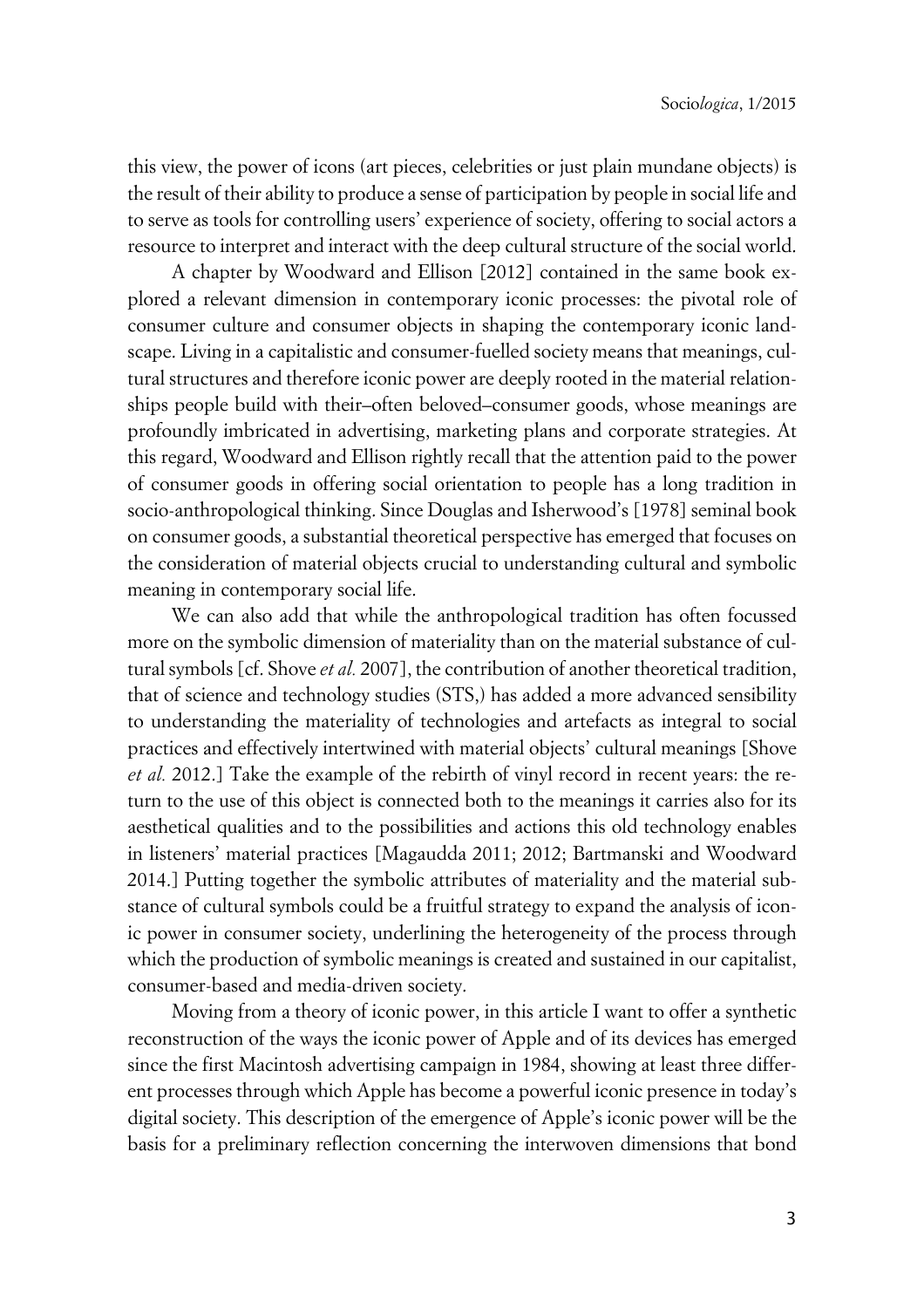together mobile technologies, cultural meanings and consumer experience in today's capitalist society.

More specifically, the article focuses on three dimensions through which iconic power has been constructed and articulated in relation with Apple's technologies during recent decades. The first one directly refers to the firm's communicative strategies and the ways in which Apple has developed its iconic status with advertising by mobilizing wider cultural frameworks and symbolic structures in society. The second dimension refers to the processes involving users' and consumers' appropriation of Apple's meanings and images, with specific reference to the way consumers have developed spiritual involvements toward Apple's brand as well as a sense of sacral participation in Apple's identity that goes far beyond the expected relation with consumer goods or operative tools. A third and final dimension concerns how Apple's icon has become "reframed" and subverted by fans and media, often as a way to articulate and make sense of very different events in society. The appropriation of Apple's iconic power for different and alternative purposes reveals that the partial autonomy of the iconic power gained by digital technologies, which can become the surface on which to articulate other cultural structures, dualities and oppositions in contemporary society.

#### **2. Advertising, Marketing and the Iconic Power of Apple Technologies**

The first dimension in the construction of Apple's iconicity regards the way Apple's technologies have acquired iconic power during an historical trajectory of symbolic production rooted in marketing and advertising strategies. In this regard, Apple's symbolic trajectory highlights how advertising has been and still is fully part of the shaping of technologies' social meanings and symbolic attributes and how these marketing strategies have been anchored to wider cultural processes and structures related to the relationship between technology and society. As we will observe, Apple's iconic power also resides in how its iconic surface has been connected with deeper ideologies, cultural frameworks and wider moral understanding concerning the role of technology in society.

Apple's symbolic *milieu* has a long history that can be traced back to the beginning of the firm's history and that of the personal computer industry in the late 1970s. Apple contributed in a determinant way to spreading the use of the personal computer in everyday culture and has also been one of the most aggressive and imaginative ICT companies concerning advertising strategies. Apple's innovation in devices and technology has been accompanied by an intertwined innovation in the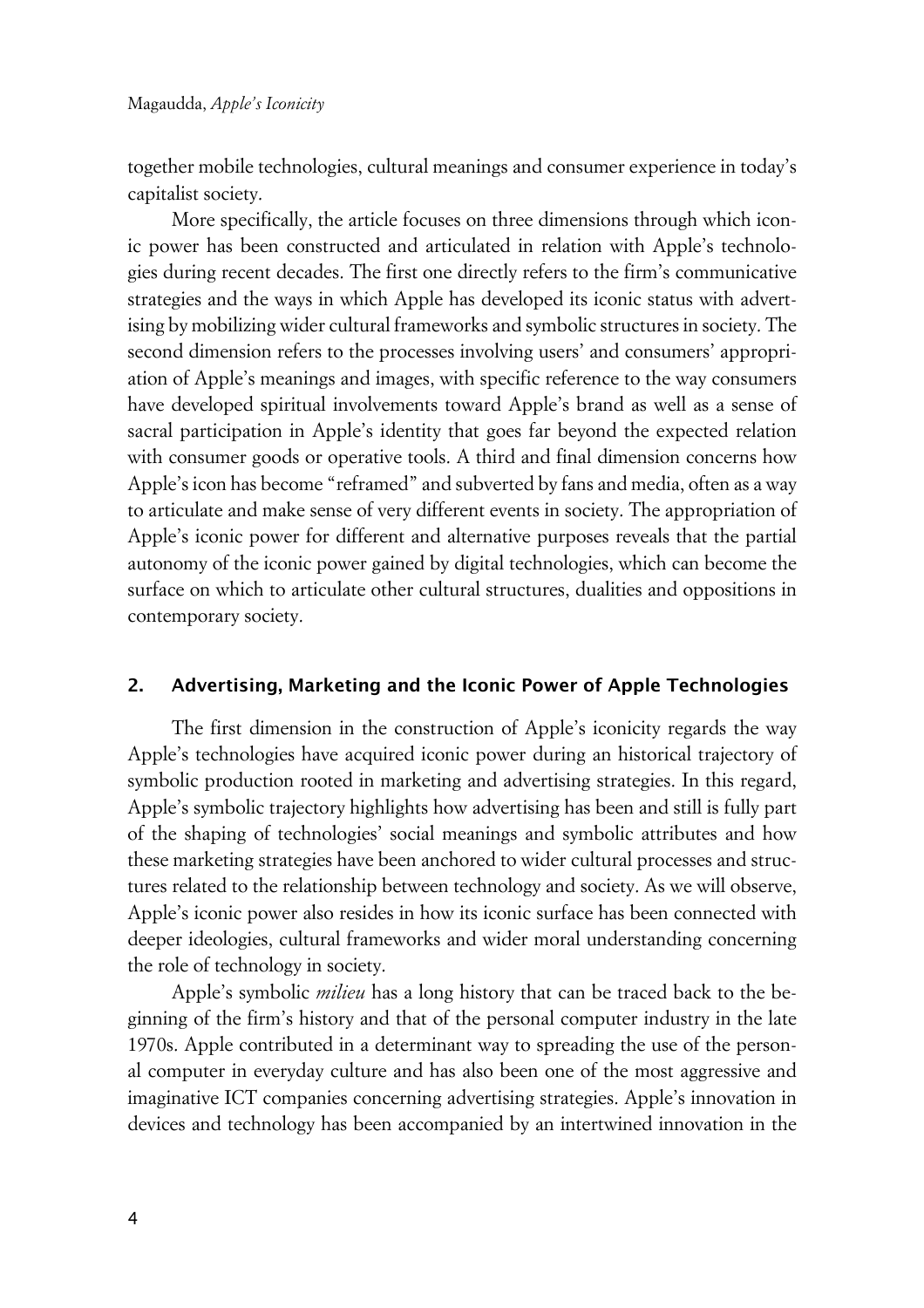processes of symbolic production of social meanings connected to technology, in so doing contributing to the articulation involving a material surface of technology and a deeper cultural structure in society. At least since the introduction of the first Macintosh computer model in 1984, Apple has sustained its products with strong and effective marketing campaigns, often characterised by spots or slogans that have engaged a symbolic interaction with powerful social beliefs and moral visions, such as the ideas of «freedom» and «creativity». As we will see, Apple's effort in the articulation of symbolic meanings, material technologies and deep cultural values of a society has represented a crucial dimension in the building of its current iconic status in digital society.

The first and best-known advertising produced by Apple was the spot for the launch of the Macintosh personal computer in 1984. In that period, personal computers were not yet common objects in families' households; these devices were still predominantly associated with workplaces, offices and corporations [Haddon 1988.] At that point, Apple introduced a new model of personal computer with some ground-breaking technical features specifically intended to boast the diffusion of personal computers among lay people, namely, a graphic user interface (GUI) with folders and windows, managed through a mouse. The TV commercial developed for the launch of this Macintosh computer was a sort of adaptation of the George Orwell novel *1984*, adding to the plot a distinctive post-industrial atmosphere echoing the atmospheres of the then-recent science-fiction film *Blade Runner*, released just two years earlier [Scott 1991.] In fact, Ridley Scott, the director of *Blade Runner*, was chosen to shoot this Apple commercial, with a record production budget for the world of advertising that totalled close to a million dollars. The spot, named "1984," attracted huge public attention because it was broadcast nationally only once, on January 22, 1984, during the Super Bowl, the most important sports event on U.S. television.

The commercial described, with the distinctively synthetic language of advertising, a grey and dusty world in which individuals were subjugated to a "big brother" who communicated with them through a large screen, metaphorizing in this way the IBM company, then the leading firm in the corporate computer business. A female character, colourful and dynamic, burst onto the scene and destroyed this "big brother" on the screen, thus interrupting its control over the audience. These intense images, which did not actually show the new Macintosh model, were followed by the words, "On January 24th, Apple Computer will introduce Macintosh. And you'll see why 1984 won't be like *1984.*" This commercial became not only one of the most famous and awarded of its time but it had a significant impact on the social construction of the personal computer, which was in that period beginning to be associated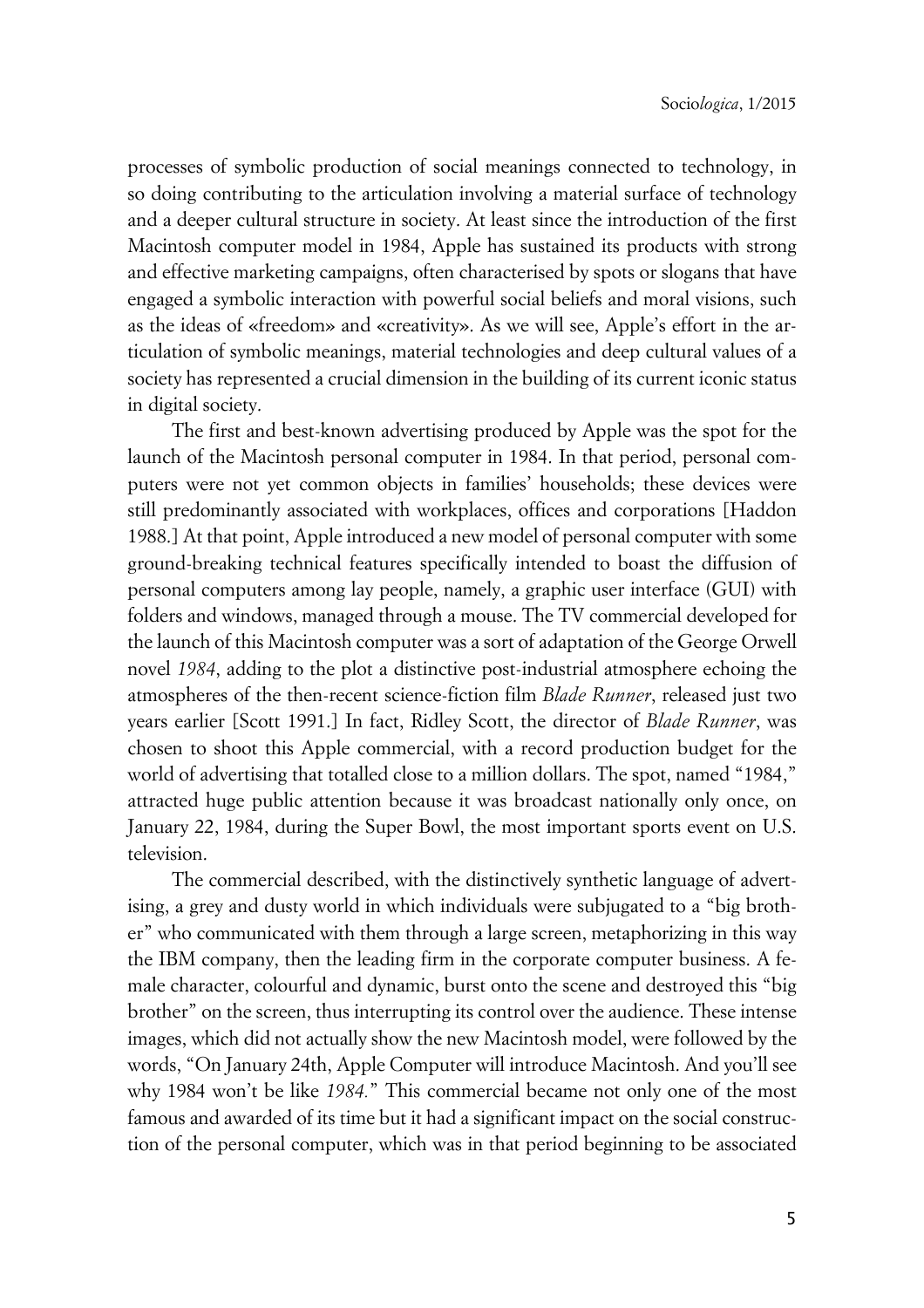with the values of individual freedom, creativity and a modern lifestyle [Friedman 2005.] This commercial helped to feed Apple's symbolic power through al least three different elements. The first one is clearly the interplay produced between powerful cultural meanings connected with George's Orwell's "big brother" and the influential atmosphere associated with Ridley Scott's movie. The second one is related with the way the new computer was associated with the values of freedom and self-determination, in so doing projecting on the surface of a consumer product the power of social values firmly rooted in western culture. Finally, this advertising influenced directly the way a soon-to-be popular object – the personal computer – was socially perceived: from a tool mainly intended to be used in offices and work hours to a creative instrument aimed at individual self-fulfilment.

Years later, in 1997, another advertising campaign played a similar role in the reinforcement of Apple's iconic power. This time, the rival was no longer IBM but Microsoft and the new campaign was aimed to revitalise Apple's image connection to the value of "creativity" and "innovation," partially lost during the early nineties due to erroneous commercial strategies. This new campaign was entitled "Think Different," a slogan that became crucial for the company's identity in subsequent years. It was based on a television advertisement in which seventeen famous and iconic personalities from culture, art and society of the Twentieth century were shown, with a voiceover out of the screen reciting a reflection on the nature of creativity and innovation. In addition to political figures such as Martin Luther King and Gandhi and scientists and inventors such as Albert Einstein and Thomas Edison, there were also artists (Picasso and Frank Lloyd Wright) and crucial figures from pop culture, such as Bob Dylan and John Lennon. The voiceover recited a text centred on the character of the innovators, described as "crazy," "rebels" and "problematic," people who "do not follow the rules," but who "push the human race forward". The ad was based on a strategy of mobilisation of iconic characters with legendary connotations and a deep resonance in society, especially American culture. Aesthetically, as it has been observed by Ronald Shields [2001], this skilful combination of iconic figures and a distinctive black-and-white visual rhetoric had a profound impact on contemporary American culture, making the ad the subject of numerous citations and references in different media. The use of celebrity icons [see Alexander 2010] by Apple underlines one more dimension in the process of production of iconic power, generated at the interplay between a representative surface, represented by famous cultural figures, and a deep cultural structure connected with the shared values of creativity and inventiveness.

The iconic construction of these two famous Apple's advertising campaigns helps to highlight the one of the main dimension through which Apple's iconic power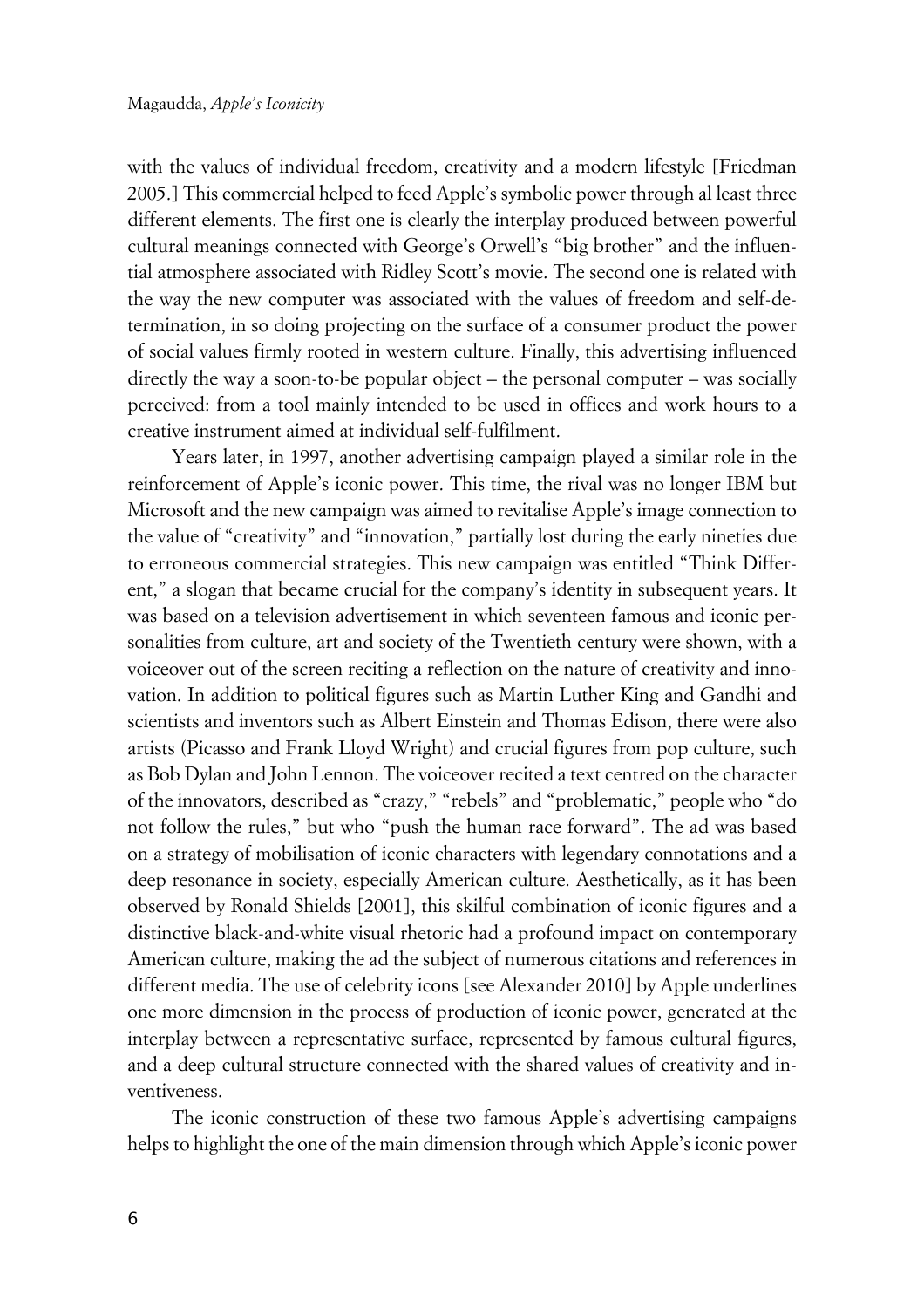has raised during more then three decades. This iconic power has been developed by a relatively explicit strategy represented by the work of articulation between consumer products, an aesthetic surface involving popular culture and deeper moral cultural structures in society.

#### **3. Spirituality, Enchantment and Consumers' Attachment to Apple**

A second important dimension in the building of Apple's iconic power concerns the way in which the company, its products and even its founder have been objects of a cultural articulation in ways that are very peculiar for the context of technology and consumer products, well beyond advertising and marketing conscious strategies. The peculiar articulation between consumer society's aesthetic surface and its deeper cultural structure have been the basis of a distinct identification of consumers and fans with the brand and culture of Apple. This identification sometimes has explicitly trespassed into a spiritual, if not strictly religious, involvement, in so doing highlighting what Bartmanski and Alexander [2012] have addressed as the dimension of renewed enchantment of consumer experience in a commoditized capitalist society.

As Arvidsson [2006] has highlighted discussing the cultural significance of brands in today's consumer culture, the power of these brands relies on an immaterial labour of consumers and on their ability to generate social bond and shared identities through productive communication surrounding consumer products. At the same time, as Douglas Holt [2004] pointed out, one of the distinctive features of the iconic dimension of the brand is that it is able to perform identity myths and to address implicitly shared cultural contradictions in society. In the case of Apple, fans' identification with the brand has generated what has been described as a true "cult" around the Apple's logo [cf. Kahney 2004], an involvement that has become common in consumer culture and which marketing scholars have traced back to the very development of Apple's iconicity [Muñiz and O'Guinn 2001.]

As we have already noted, the work on the imaginary through advertising has helped Apple to build powerful symbolic associations and a full set of meanings related to freedom, creativity and non-conformism. These have been ingredients in a more general process of symbolic construction that has developed since the 1980s and which have helped to shape atypical forms of involvement by customers in the Apple brand [Fitzsimons *et al.* 2008.] The "bitten apple" logo has become a recurrent iconic presence in several contexts of the contemporary landscape, for example, in the common form of a sticker attached to the rear of Apple users' cars. In order to address these kinds of phenomena, connected with Apple fans' identification prac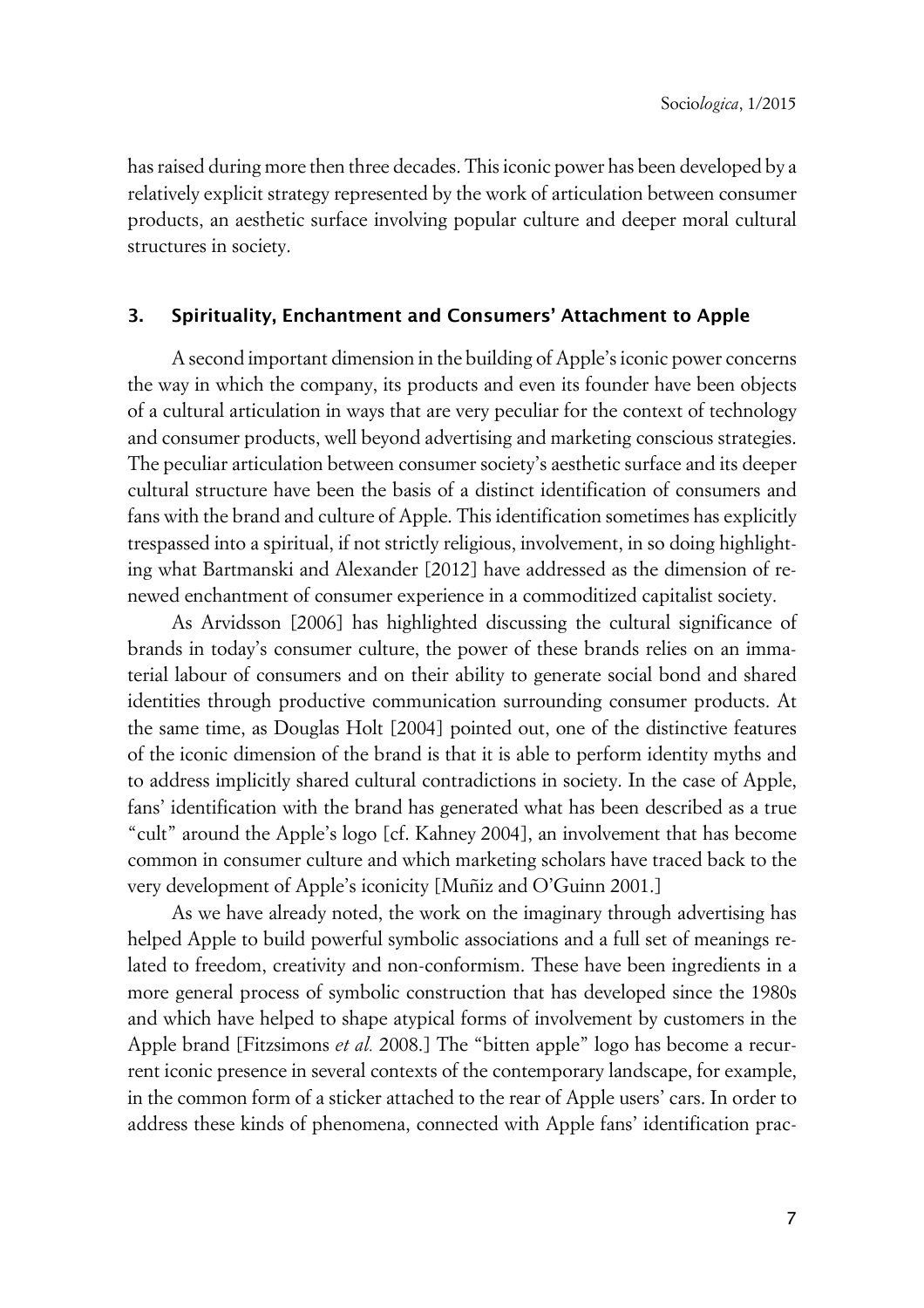tices, marketing scholars have developed the concept of "brand community," meaning by this term "a specialized, non-geographically bound community, based on a structured set of social relationships among admirers of a brand"; moreover, "like other communities, it is marked by a shared consciousness, rituals and traditions, and a sense of moral responsibility" [Muñiz and O'Guinn 2001, 412.]

Apple's iconic power derives to some extent from the partly spontaneous way in which consumers have developed a particular engagement with the brand's identity. This identification has resulted, for example, in the renowned opposition between Apple's users and owners of other kinds of computer, a controversy that has a bearing on actual consumer practices and which in 2006 was appropriated by the same Apple in the form of an advertising campaign titled "Get a Mac." If many objections can be raised about whether Apple fans really do represent a "community," the fact remains that the involvement and identification of consumers with Apple's iconicity seems to be unmatched by any other company in consumer electronics. For this reason, more than one observer has recognised in the spread of this phenomenon a genuine form of devotion, not dissimilar to real forms of worship and religious transport, albeit translated and adapted to a secularised consumer society [Muniz and Shau 2005; Campbell and La Pastina 2010.]

The high degree of involvement and identification by Apple users can be interpreted – on the basis of the anthropology and the sociology of consumption [Mc-Cracken 1990; Ritzer 1999] – as a response by consumers to counteract the tendency, defined by the classical sociologist Max Weber, as a process of "disenchantment" in the modern social world, under the pressures of rationalisation of modernity. The identification with a commercial icon, which is able to embody values and meanings that are not exclusively commercial for consumers, represents a way to counter the logic of commodification typical of the consumer experience of market capitalism and, we would add, to balance the tendency to the disenchantment in social relations produced by the diffusion of digital technologies as means of interaction and communication in society.

Drawing on this interpretation, we can assume that the sense of "community" and belonging generated around Apple's brand represents just one of the ways in which consumers re-created a sense of enchantment around their experiences as individualised consumers of digital technologies. As also highlighted by Belk and Tumbat [2005], Apple's fans seems to articulate different meanings around the technology they use in order to counterbalance the prevalent experience of commodification in consumer electronics, generating and sustaining a series of new myths, symbols and icons compatible with magical and spiritual categories rather than a purely rational and instrumental relationship among ICT fans and "geeks."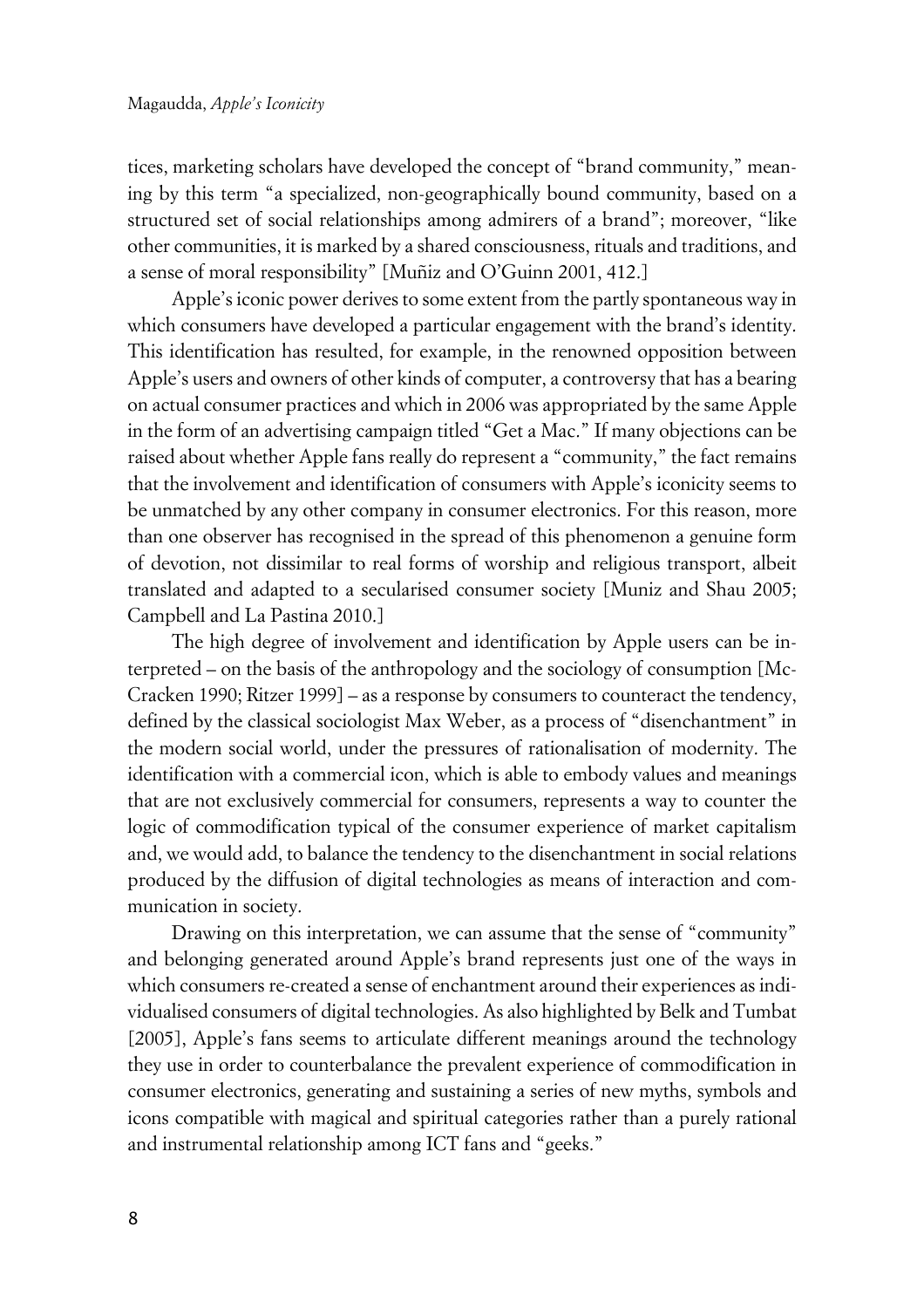It should be acknowledged that Apple and founder Steve Jobs worked consciously to stimulate the generation of these forms of involvement through the religious connotations around the brand. The entire organisational and communicative trajectory of Apple is characterised by episodes that confirm this fact. One of probably the most emblematic example of this is the fact that the definition of "technology evangelist," which later became a popular term in Silicon Valley [Lucas-Conwell 2006], was created inside Apple's organisational culture in the late 1980s to define a specific professional role dedicated to generating support for the new commercial and cultural technologies of the company through the dissemination of a particular vision around the use of these devices [Kawasaki 1990.]

Nor is it a coincidence that one of the adjectives used to describe the figure of Steve Jobs at the time of his death at the end of 2011 was precisely that of "visionary," a term that has religious and mystical attributes. As I have already recalled, the moment of Jobs's death revealed clearly that he had become something more than a mere commercial entrepreneur. In the days following Jobs's death, Apple stores around the world have witnessed an authentic pilgrimage for thousands of people – Apple fans or just the curious and tourists – to render homage to Jobs. Apple shops' windows around the world were filled with hundreds of cards for Jobs, flowers and candles, as well as objects of symbolic value, such as apples (sometimes actually bitten). Among the hundreds of cards that could be read hanging from the windows of the Apple store in San Francisco, one was particularly emblematic for understanding how the figure of Jobs had entered into the popular imagination in a profound and engaging way:

Although yesterday was a very sad day and it made all of our generation stop and think (those of us born in the 1950s like you, Steve), it was also a day of sincere pride to be able to call you one of our greatest United States citizens in history. Your entrepreneurial drive and your creative and innovative spirit has transcended all age generations in the US and the world. […] You were the technological visionary who inspired your teams to stretch beyond what was perceived to be possible. Your technological vision spanned revolutionary products and animation and this was a "gift" uniquely provided to you. (Excerpt from a letter hanging in front of the Apple store in downtown San Francisco, October 6, 2011)

This extract from one letter, which was accompanied by thousands of others, tells us that Apple and the figure of its founder have crossed the boundary that divides the world of business and commoditisation from that of feelings, personal sentiments, national belonging and spirituality. Thus, the iconic status that the figure of Steve Jobs has gained in contemporary culture reveals one of the dimensions through which Apple's iconic power has spread in contemporary society, showing a further interplay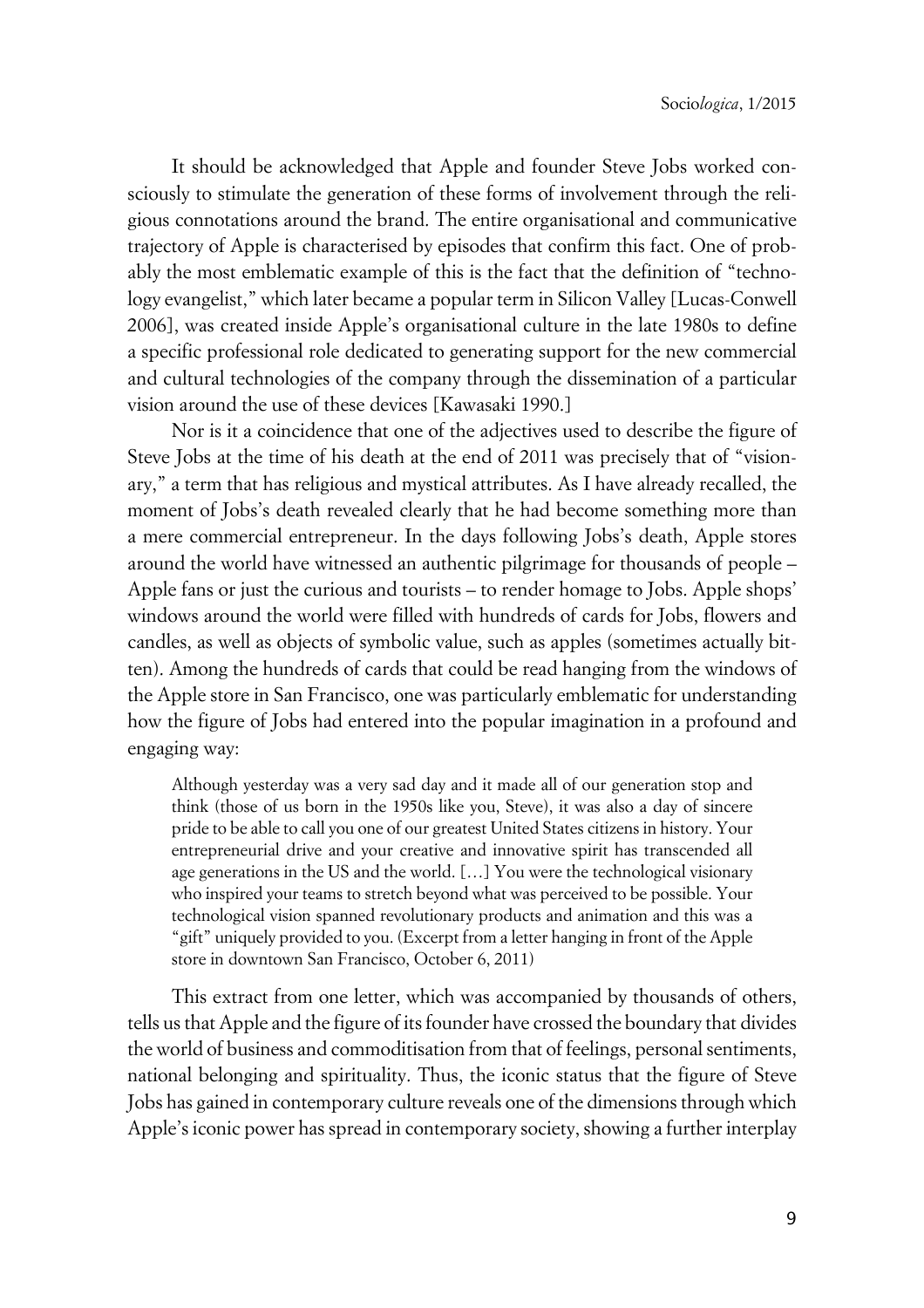between the surface of consumer goods and the deep cultural and moral structures iconic technologies are able to embody in an apparently disenchanted digital society.

### **4. "Reframing" and Subversion of Apple's Iconicity: the Case of the iPod**

A final dimension on which I want to focus regards the way Apple's icon has started to circulate outside explicit commercial strategies and fans' identification practices, becoming the centre of practices of symbolic reframing and culture jamming [Carducci 2006.] This further dimension is helpful in understanding how the building of Apple's iconic power transcend, at least partially, both advertising strategies and consumer attachment to brand and products. In this regard, we can consider several examples, but here we will focus on one specific area: the development of the iconic presence of the iPod, the Apple music player launched in 2001. The iPod became a powerful iconic object [see also Bull 2007; Dant 2008] not only among consumers and music enthusiasts, but also in relation to its cultural articulation in different contexts, processes and topics.

As in the case of personal computers, the commercial success of the iPod took advantage of marketing and advertising strategies adopted by Apple. One of the most important ad campaigns developed around the iPod by Apple, titled "Silhouette," was widely visible between 2003 and 2005, leaving a significant mark in the contemporary aesthetic environment. This campaign was characterised by the use of a two-colour graphic in which black figures danced against a monotone coloured background while listening to their iPod, recognisable by the distinctive white wire of Apple's earphones.

What is interesting for our discussion is that this characteristic iconographic style, based on flat backlit figures, has spread well beyond Apple advertising aims, being adopted for other contexts and converted into visual forms for different purposes. One of the most debated and controversial adaptations of this particular graphic style has involved politically "subversive" acts using "guerrilla posters" (posters with political significance attached illegally on city walls) created by art activists in Los Angeles in 2005. These posters were entitled "iRaq" and were developed as a form of criticism of U.S. military intervention in Iraq in 2004. The posters reproduced silhouetted figures with white cables, but in this case, the figures recalled the tortured prisoners of Abu Ghraib [Mitchell 2011, 103; Solaroli 2011], the white wires being the electrified cables used in torture. This adaptation of the iPod's advertising exemplifies one of the ways in which the iconic power of the Apple has relied on alternative forms of symbolic production, far from both marketing strategies and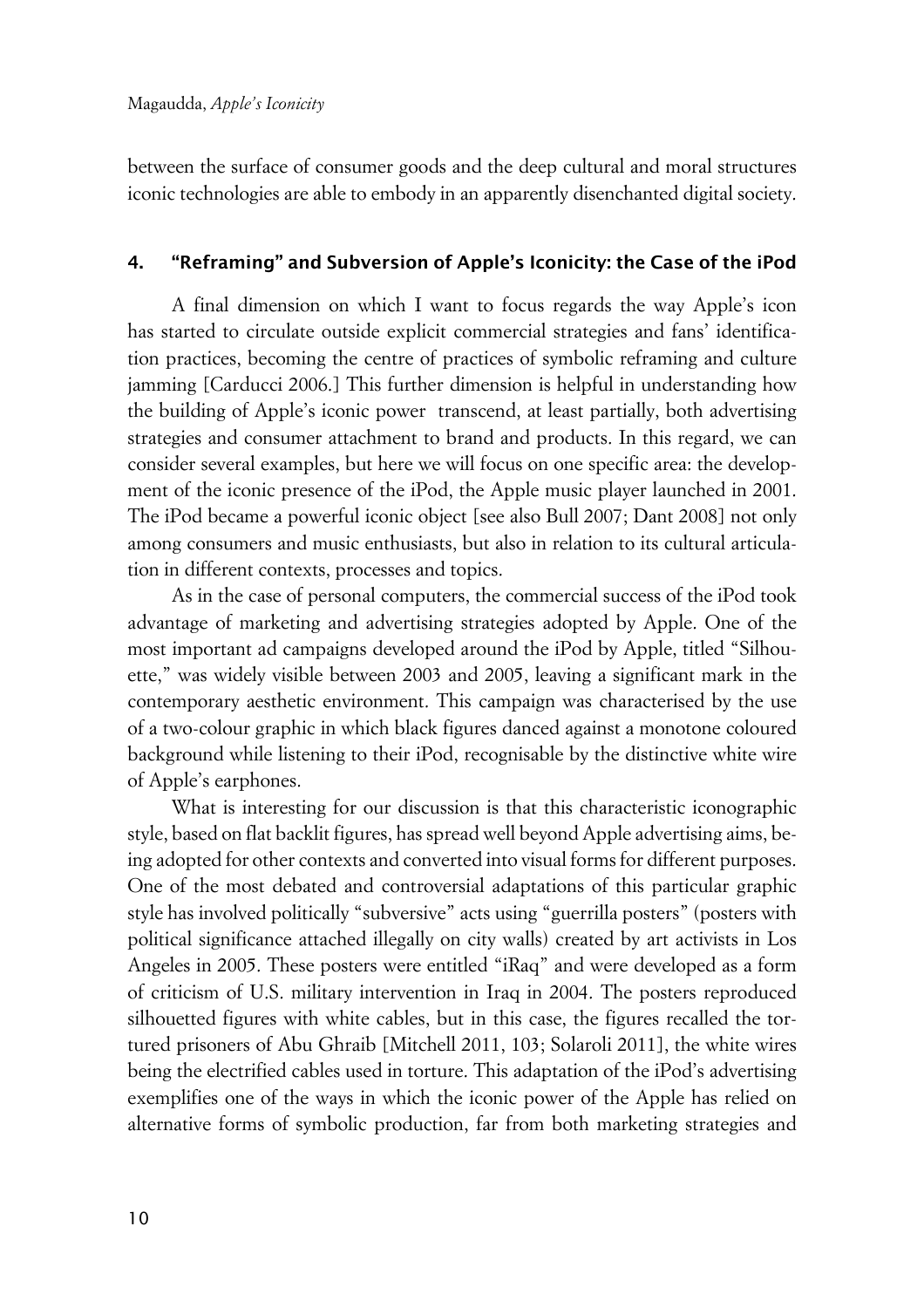the direct consumer identification with the brand. Even if this cultural reframing of iPod's iconicity is not connected directly with the original object, this dimension in the iconic production contributed to reifying Apple's iconic power in contemporary culture.

Moreover, we can also note that, especially in its initial years, iPod iconic power has catalysed media attention and social interests, well beyond music fans or techsavvies. This is easily understandable when we look at the different and multiple ways that the iPod received attention in the media at the peak of the social fascination with it between 2004 and 2005. One of the most emblematic examples is probably the cover of the U.S. magazine *Newsweek* in July 2004, showing a picture of Steve Jobs with an iPod in his hand, headlined by the sentence "iPod, Therefore I Am," a successful slogan later used extensively in books, newspapers and blogs. In those years, the iPod as a powerful icon entered the media circuit in varied and different ways, which often made reference only secondarily to the topic of music and technology, but that called into question different social and cultural domains. For example, in 2005, the iPod enjoyed considerable visibility because U.S. president George W. Bush boasted of having an iPod full of very American "authentic" country music (with artists such as George Jones, Alan Jackson and Kenny Chesney) to listen to between a meeting in the Oval Room and an international summit. George Bush's playlist was interpreted and analysed by political commentators as a tactical move to redraw the president's image among American citizens by providing him with more youthful and everyman connotations [Bumiller 2005.] This was because, in a certain sense, the iPod had suddenly be able to articulate, on a surface of popular culture, deeper cultural identifications and also moral projections associated with the U.S. identity and their dominant values.

Another example regarding the iconic power of the iPod is probably even more unpredictable, being connected to the alarm generated by iPod thefts, which were sometimes accompanied by violence and even, on occasion, murder. For example, in July 2005, the *New York Times* reported that Steve Jobs had personally phoned the mother of a sixteen-year-old teen killed in Brooklyn by men who had wanted her iPod [«New York Times» 2005.] In 2009, in Canada, a nineteen-year-old man was sentenced to life imprisonment for a murder committed in Ottawa against another man while stealing his music player [CBC 2009.] The theft of iPods became such an issue that local authorities in various cities were compelled to develop specific prevention projects to counter this crime, as in the case of the city of London, which since 2007 has placed public signs to warn tourists about iPod thieves in certain areas of the city with the highest incidence of theft. Here again we can observe how the iconic presence of the iPod exceeded the realm of consumption and technology, and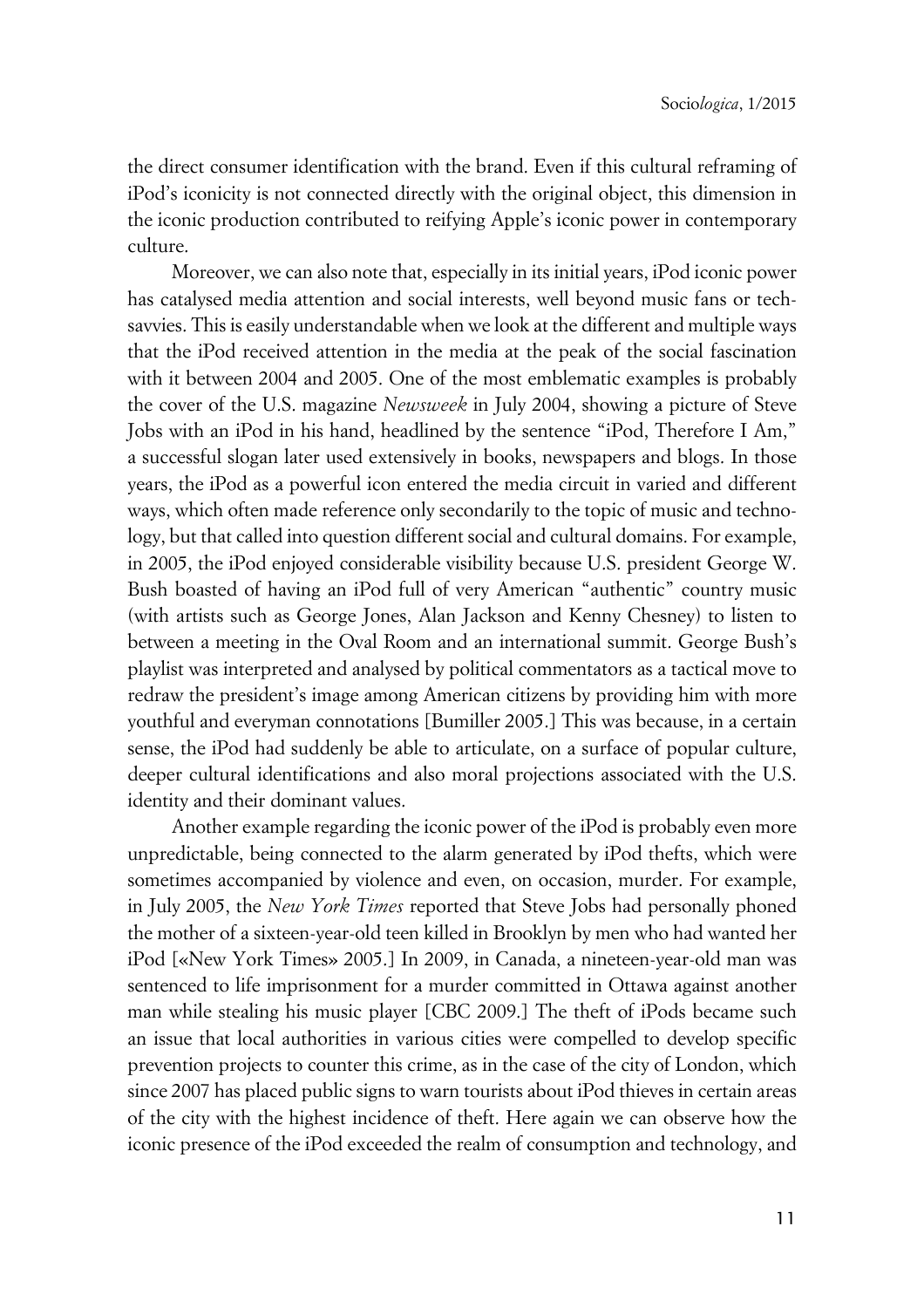provided the surface to articulate visions and representations connected with social problems such as murders and criminality.

All these examples relate to a very peculiar way in which the iPod has assumed an iconic role in the contemporary imaginary and the media, showing how a specific consumer technology can generate a stream of very diverse cultural articulations not limited to commercial strategies or consumer identification. This specific dimension of iPod's iconic power shows us another relevant way through which the aesthetic and material surface of Apple digital technologies has been socially articulated in relation to wider cultural structures, identities and moral depth of contemporary society.

### **5. Conclusion: the Multiple Dimensions of Iconic Power in Digital Consumer Society**

Today digital technologies are probably among the most powerful consumer goods in terms of their ability to fascinate people and to assume an iconic role in contemporary society. This should not come as a surprise: entering a digital society also means articulating meanings, myths, icons and symbols on the material and aesthetic surface represented by digital technologies and devices. In this article we have looked at different dimensions involved in the construction of the symbolic power of Apple and Apple's technologies, showing the multiple processes involved in the construction of an iconic status in the contemporary consumer, media-driven society.

More specifically, the examples we discussed highlight at least three relevant points for reflection to further the debate on the iconic power in contemporary society, with specific reference to digital technologies. First, the examples have underlined that digital and consumer digital technologies have a cultural history in western society and that this history is rooted in the social and cultural appropriation of these technologies by society as meaningful and fascinating cultural objects. The iconic power of Apple technologies has its roots in the role Apple devices and their imaginary played in the last thirty years, not just as ground-breaking technologies but also as pieces in the construction of a specific articulation involving images, aesthetics and materials as well as cultural values, socially shared believes and identities.

Second, in the article we have seen that the iconic power of technologies is today inextricably intertwined with contemporary consumer culture and its distinctive symbolic processes. In this regard, the iconic power of Apple's digital devices has grown in a dialectical process involving the commodification typical of consumer society and a counterbalancing tendency to recreate authenticity, spiritual experiences and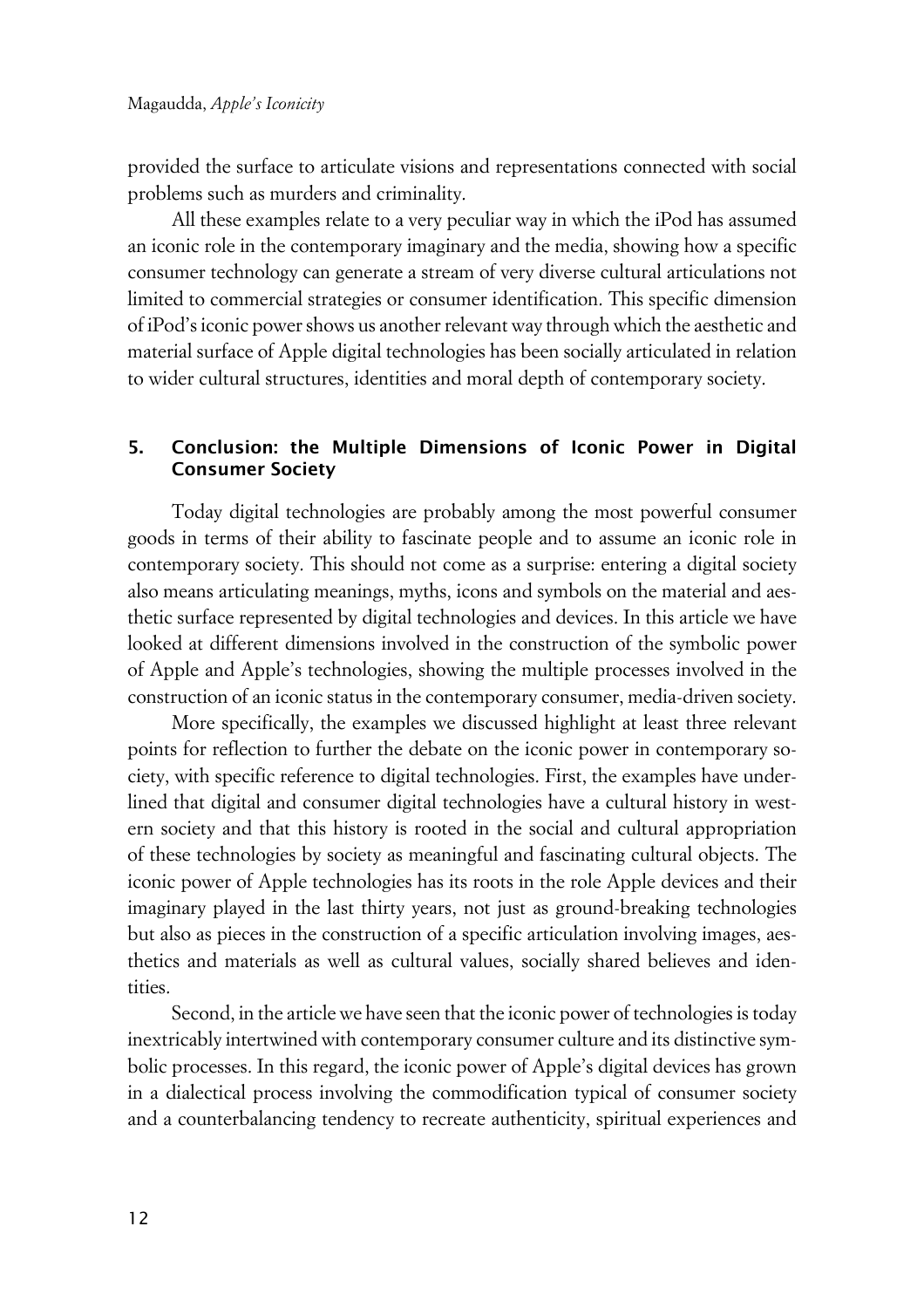enchantment in everyday consumer life. To put it shortly, Apple's iconic power also resides on the ability of its aesthetic, material and semiotic dimensions to incarnate a sense of community and participation which goes far beyond the functional role of technology or the distinctive status accorded by the possession of desired consumer goods. Finally, we have based our reflection on Apple's iconic power on the idea that iconic power in contemporary society arises from multiple cultural processes and domains: from corporate communication strategies to consumer practices, from symbolic appropriations of corporate brands to the works of political activists critical of Apple's imaginary, to the unexpected associations between Apple's technologies with murders and thefts. This multiplicity makes us reflecting on the relatively unpredictable and barely controllable construction, circulation and change of iconic power in today's global, consumption-based and digitally mediated society.

## **References**

Alexander, J.C.

- 1990 "The Sacred and Profane Information Machine: Discourse about the Computer as Ideology." *Archives de Sciences Sociales des Religions* 69: 161-171.
- 2008 "Iconic Experience in Art and Life: Surface/Depth Beginning with Giacometti's Standing Woman." *Theory, Culture & Society* 25(1): 1-19.
- 2010 "The Celebrity-Icon." *Cultural Sociology* 4(3): 323-336.
- Alexander, J.C., Bartmanski, D., and Giesen, B. (eds.)
- 2012 *Iconic Power: Materiality and Meaning in Social Life*. New York: Palgrave Macmillan.

Arvidsson, A.

2006 *Brands: Meaning and Value in Media Culture*. London: Routledge.

Bartmanski, D. and Woodward, I.

2014 "The Vinyl. The Analogue Medium in the Age of Digital Reproduction." *Journal of Consumer Culture*, published online before print 31 May.

Belk, R.W. and Tumbat, G.

2005 "The Cult of Macintosh." *Consumption, Markets & Culture* 8 (3): 205-217.

Bull, M.

2007 *Sound Moves. iPod Culture and Urban Experience*. London: Routledge.

Bumiller, E.

2005 "White House Letter: President Bush's iPod." *The New York Times*, April 11.

Campbell, H.A. and La Pastina, A.C.

2010 "How the iPhone Became Divine: New Media, Religion and the Intertextual Circulation of Meaning." *New Media & Society* 12(7): 1191-1207.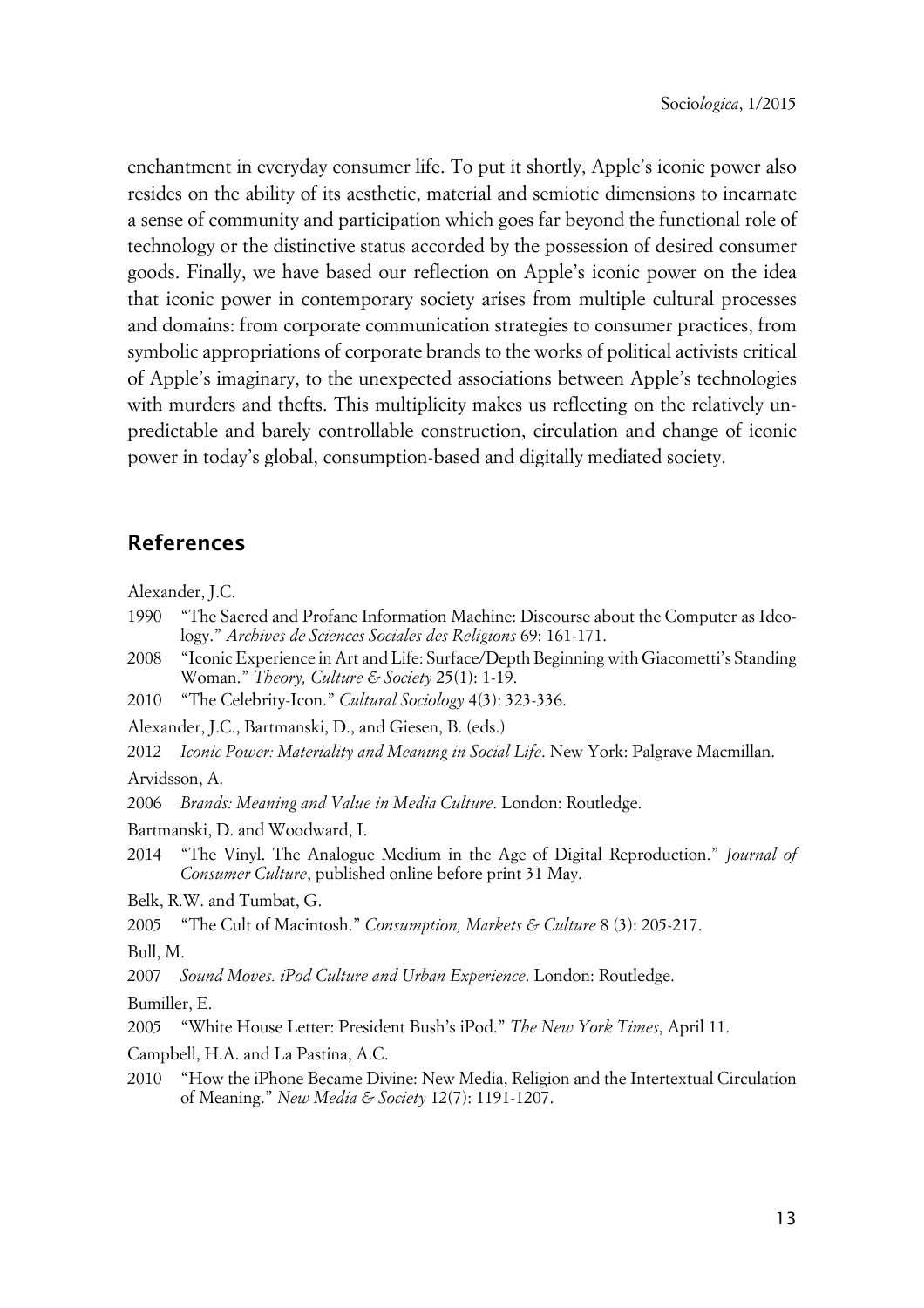Cbc

2009 "19-year-old sentenced in Ottawa bus murder." February 12. Available at: [www. cbc.ca/](http://www.cbc.ca/canada/ottawa/story/2009/02/12/ot-090212-oatway.html) [canada/ottawa/story/2009/02/12/ot-090212-oatway.html](http://www.cbc.ca/canada/ottawa/story/2009/02/12/ot-090212-oatway.html)

Carducci, V.

2006 "Culture Jamming. A Sociological Perspective." *Journal of Consumer Culture* 6(1): 116- 138.

Dant, T.

2008 "iPod... icon." *Studi Culturali* 3(2): 355-374.

- Douglas, M. and Isherwood, B.
- 1979 *The World of Goods*. New York: Basic Books.

Forbes

2013 "The World's Most Valuable Brands 2013" Available at: [http://www.forbes.com/power](http://www.forbes.com/powerful-brands/list/)[ful-brands/list/](http://www.forbes.com/powerful-brands/list/)

Fitzsimons G.M., Chartrand, T.L. and Fitzsimons, G.J.

2008 "Automatic Effects of Brand Exposure on Motivated Behavior: How Apple Makes You 'Think Different'." *Journal Of Consumer Research* 35: 21-35.

Friedman, T.

2005 *Electric Dreams: Computers in American Culture*. New York: New York University Press.

Haddon L.

1988 "The Home Computer. The Making of a Consumer Electronic." *Science as Culture* 2: 7-51.

Holt, D.

- 2004 *How Brands Become Icons: The Principles of Cultural Branding*. Cambridge, MA: Harvard Business School Press.
- Hughes, T.P.
- 2004 *Human-built World. How to Think about Technology and Culture*. Chicago: University of Chicago Press.

Kahney, L.

2004 *The Cult of iPod*. San Francisco: No Starch Press.

Kawasaki, G.

1990 *The Macintosh Way, the Art of Guerrilla Management*. New York: Harper Collins.

Lucas-Conwell, F.

2006 "Technology Evangelists: A Leadership Survey." Paper presented at the SDForum Conference on "Technology Leadership and Evangelism in the Participation Age", December 4.

Magaudda, P.

- 2011 "When Materiality 'Bites Back': Digital Music Consumption Practices in the Age of Dematerialization." *Journal of Consumer Culture* 11(1): 15-36.
- 2012 "What Happens to Materiality in Digital Virtual Consumption?" In M. Molesworth and J.D. Knott (eds.) *Digital virtual consumption*. London: Routledge, pp. 111-128.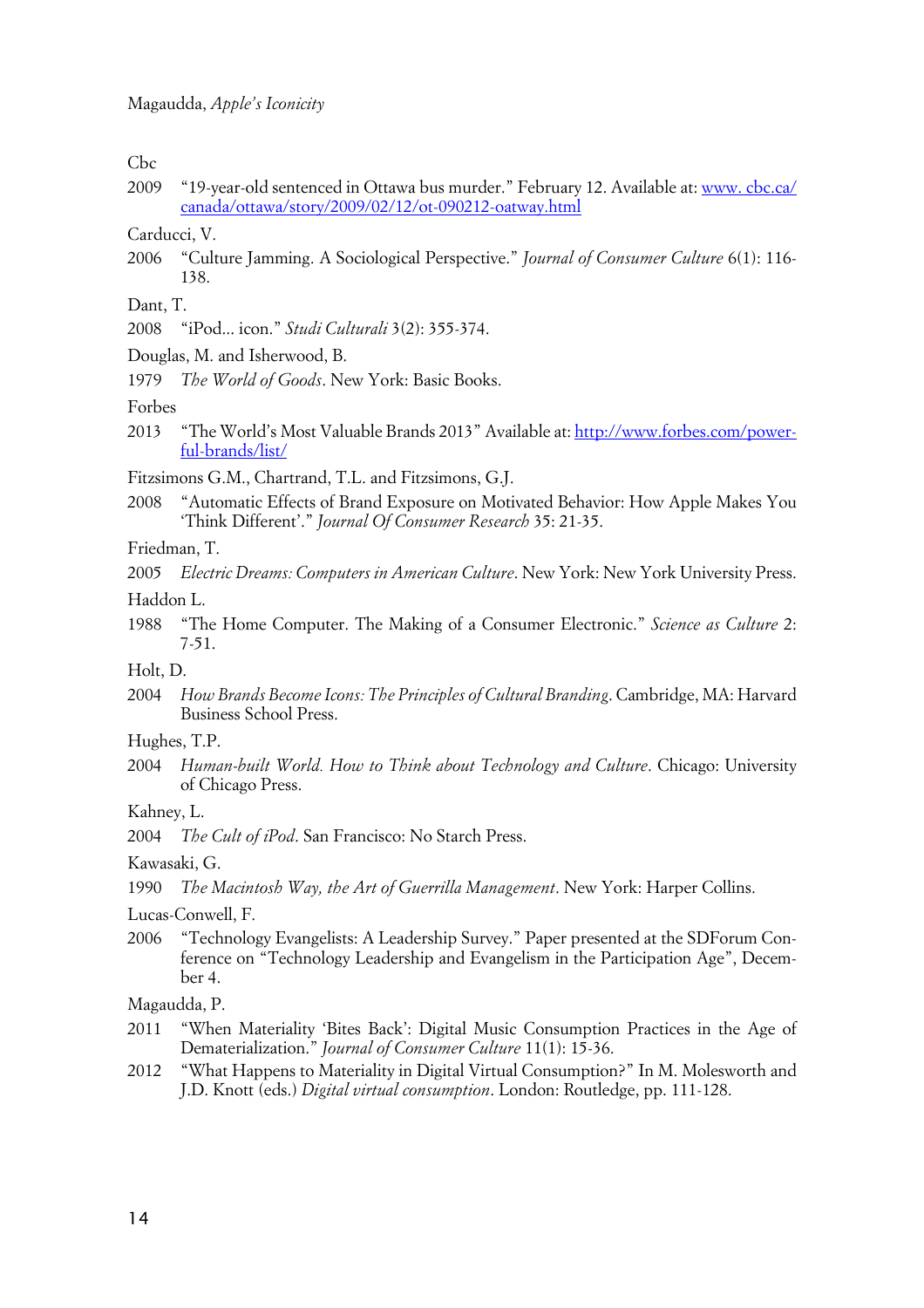#### McCracken, G.

- 1990 *Culture and Consumption: New Approaches to the Symbolic Character of Consumer Goods and Activities*. Bloomington: Indiana University Press.
- Mitchell, W.J.T.
- 2011 *Cloning Terror: The War of Images, 9/11 to the Present*. Chicago: University of Chicago Press.
- Muñiz, A.M. and O'Guinn, T.C.
- 2001 "Brand Community." *Journal of Consumer Research* 27(4): 412-433.
- Muñiz, A.M. and Schau. H.J.
- 2005 "Religiosity in the Abandoned Apple Newton Brand Community." *Journal of Consumer Research* 31: 737-747.

#### New York Times

2005 "Apple executive calls family of teenager killed for iPod." July 6. Available at: [www.nytimes.com/2005/07/06/nyregion/06ipod.html](http://www.nytimes.com/2005/07/06/nyregion/06ipod.htm)

#### Nye, D.E.

2006 *Technology Matters*. Cambridge, MA: The Mit Press.

Ritzer, G.

- 1999 *Enchanting a Disenchanted World: Revolutionizing the Means of Consumption*. London: Sage.
- Scott, L.M.
- 1991 "'For the Rest of Us': A Reader-Oriented Interpretation of Apple's '1984' Commercial." *Journal of Popular Culture* 25(1): 67-81.
- Shields, R.E.
- 2001 "The Force of Callas' Kiss: The 1997 Apple Advertising Campaign 'Think Different'." *Text and Performance Quarterly*, 21(3): 202-219.
- Shove, E., Watson, M., Hand, M. and Ingram, J.
- 2007 *The Design of Everyday Life*. Oxford: Berg.
- Solaroli, M.
- 2011 "Mediatized Conflicts, Performative Photographs and Contested Memory: The Abu Ghraib Scandal and the Iconic Struggle over the Meanings of the 'War on Terror'." *Global Media and Communication* 7(3): 245-250.
- Elliott, A. and Urry, J.
- 2010 *Mobile Lives*. London: Routledge.
- Woodward, I. and Ellison, D.
- 2012 "How to Make an Iconic Commodity: The Case of Penfolds' Grange Wine." Pp. 155-170 in J.C. Alexander, D. Bartmanski, and B. Giesen (eds.) *Iconic Power: Materiality and Meaning in Social Life*. New York: Palgrave Macmillan.